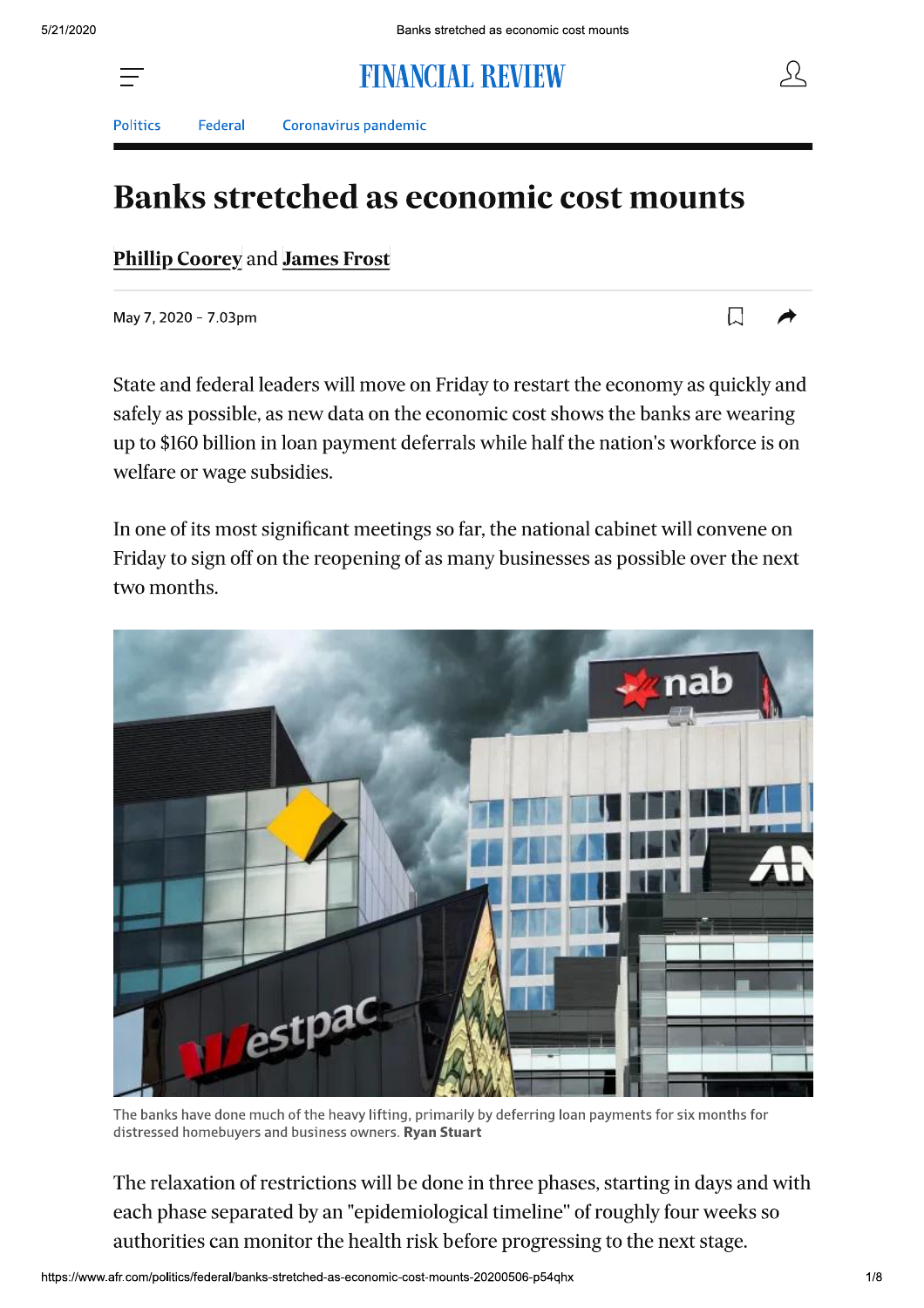Cafes and restaurants, offices and retail are expected to be among the first to reopen.

The speed at which each state and territory moves will be up to individual governments. Already, the Northern Territory has eased the most restrictions, while Victoria and Tasmania remain the most locked down. The ACT relented on Thursday and will reopen all its schools within weeks. A senior government source said getting schools open was "the single most important prerequisite for opening our economy".

With the states setting the rules regarding restrictions and the federal government footing most of the bill, the latter is keen to ease restrictions as quickly as possible to stem the mounting economic damage.

While the federal government has shelled out \$214 billion in stimulus and assistance measures, the banks have also done much of the heavy lifting, primarily by deferring loan payments for six months for distressed homebuyers and business owners.

## **Business seeks \$160b in deferrals**

Figures provided by the Australian Prudential Regulation Authority show that, to date, consumers and business owners had sought between \$150 billion and \$160 billion in loan deferrals.

This amounts to 6 per cent of all mortgages and 13 per cent of SME loans, prompting government concerns that the banks, too, are being stretched.



**RELATED** What a post-pandemic restaurant may look like

Australian Banking Association chief executive Anna Bligh said the whole sector was looking for clarity from the national cabinet meeting.

"As soon as businesses know when they can open and how long they can open for, then they can really start to plan," she said.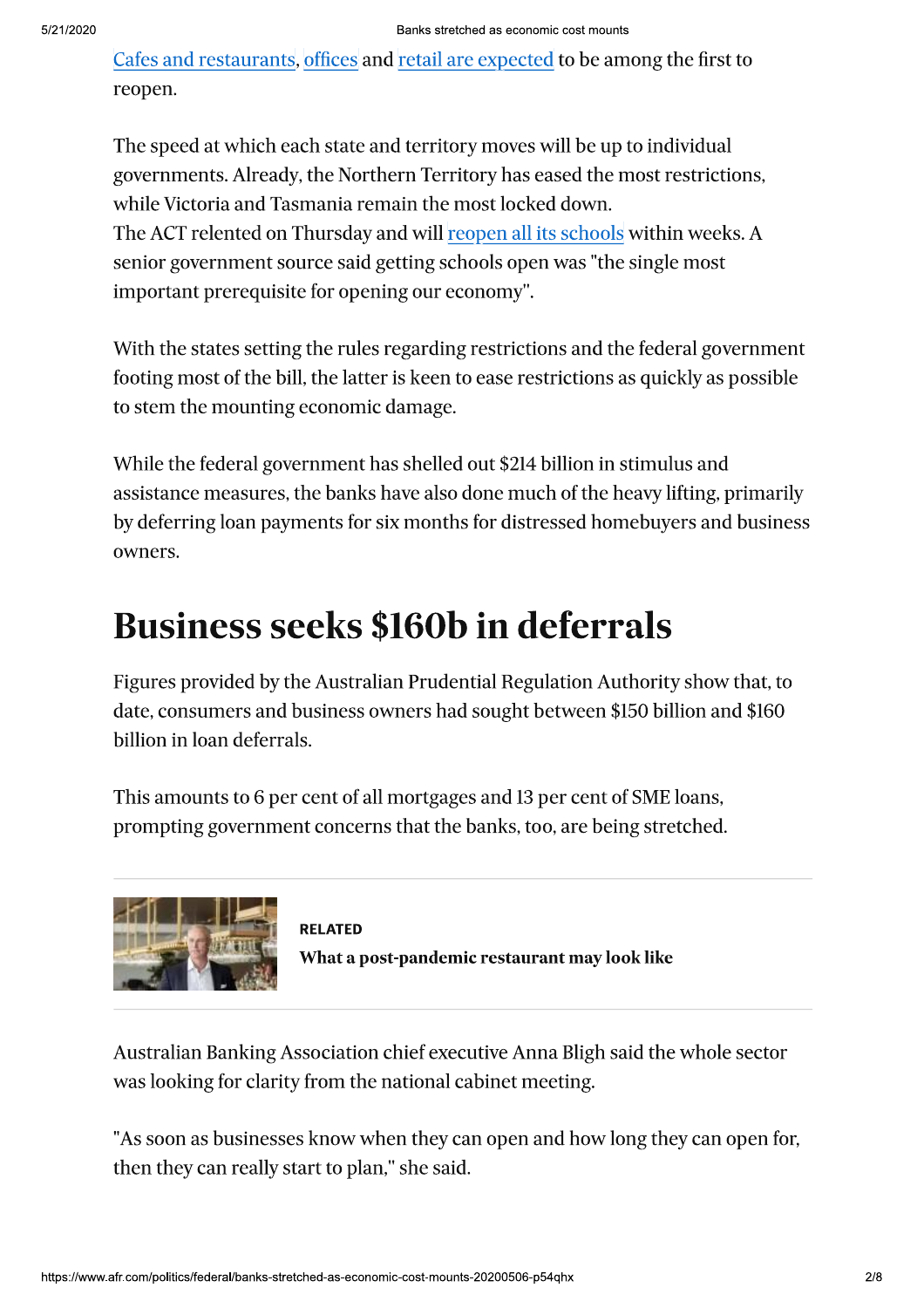The banks have already provided an insight into the economic fallout to come at interim results, where the major players revealed a 57 per cent plunge in cash profit to \$6.2 billion from \$14.5 billion the year before.

In anticipation of the carnage yet to emerge after the JobKeeper subsidies and loan repayment holidays end, three of the major banks made \$3.5 billion of additional provisioning for the half, with Commonwealth Bank expected to push this number to more than \$5 billion on Wednesday.

Expectations among analysts of the total bill for bad and doubtful debts as a result of efforts to contain COVID-19 range between \$35 billion and \$45 billion over three years, with about one in every 50 loans going bad, putting the virus crisis on the same level as the GFC.



**RELATED Change rooms off limits as retailers reopen** 

Last Monday NAB was forced to gazump its rivals by publishing its results 10 days ahead of schedule in order to jump the queue of expected capital raisings with a request for \$3.5 billion in fresh but heavily discounted equity.

Rival banks ANZ and Westpac opted to defer decisions on first-half dividends and franking credits that were worth about \$10 billion last year, with some observers saying the prospect of these being paid at a later date was "as good as zero".

The \$14 billion JobSeeker scheme, which doubled the unemployment benefit, now has 1.55 million recipients, of which 1 million are people who have lost their jobs due to the pandemic.

The \$1500-per-fortnight JobKeeper wage subsidy scheme, worth \$130 billion, now has 767,808 businesses enrolled, covering 5 million employees.

Another 1.2 million people have accessed \$10.2 billion in superannuation.

While the schemes have been budgeted for, they will inflict huge debt and deficits and the government fears people are losing perspective.

The cost of JobKeeper alone was "absolutely enormous", a source said, and "it can't go for one day longer than it has to".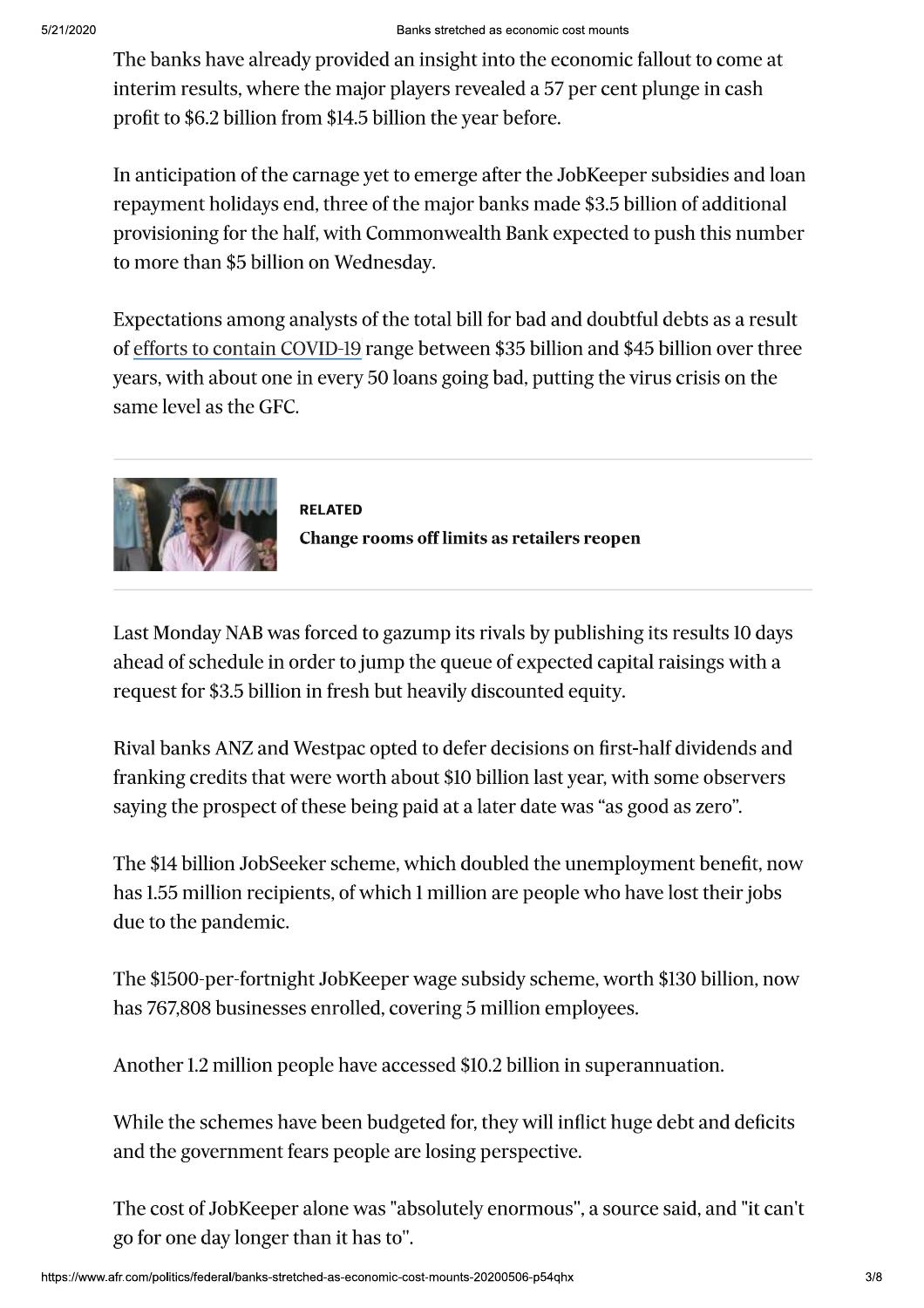The government is now operating on the premise that "as the economy grows, the need for income support falls".

# The start of stage three

The government has compartmentalised dealing with the crisis into five segments: 1) fight the virus; 2) deliver relief to individuals and businesses; 3) reopen the economy securely and safely; 4) build confidence and momentum; and 5) release a budget in October full of pro-investment policies to grow the economy and lift it out of the mess.

Friday's national cabinet meeting will be the start of stage three.

The government is warning privately that it was a lot easier to shut down businesses than open them up and the latter process will be complicated because of the protocols that will need to be adhered to.

While the government is already working on policy proposals for the October budget, it will roll out some policies before then. At this stage, it says its focus is on the immediate crisis – both the victims and the need to reboot the economy.



**RELATED** Politics of plenty gives way to policy for the virus age

Such is Australia's success in curbing the spread of the virus that Prime Minister Scott Morrison was invited to join what has been coined the First Movers Club.

Started by Austrian Chancellor Sebastian Kurz, the club is open only to nations that have successfully suppressed the coronavirus.

Other members include Israel, Greece, the Czech Republic, New Zealand and Denmark. The leaders had their second phone hook-up on Thursday night.

#### How the coronavirus is changing markets, business and politics.

Coronavirus: Need to know. Our daily reporting, in your inbox.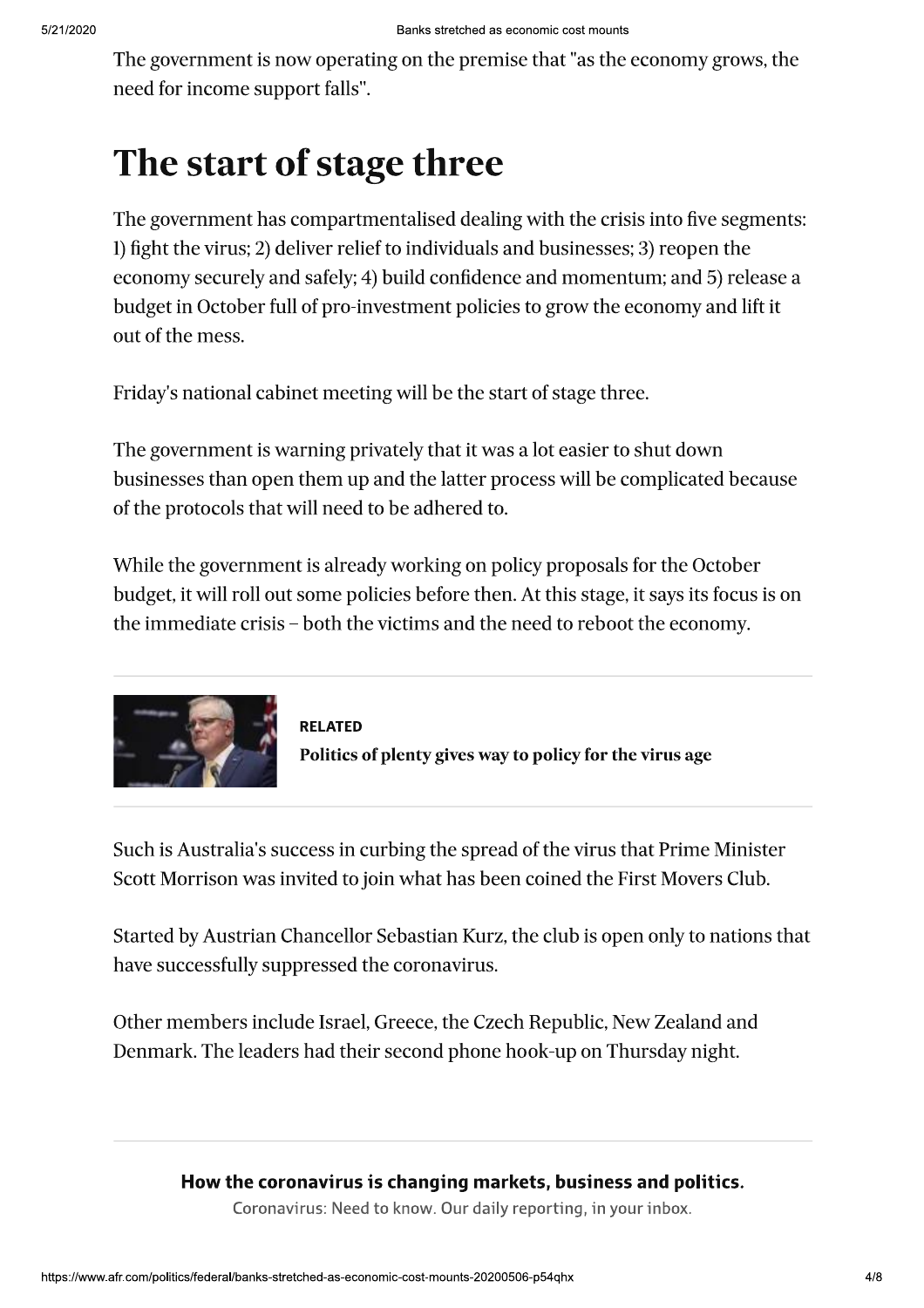Banks stretched as economic cost mounts

**SIGN UP NOW** 

Phillip Coorey is the Political editor based in Canberra. He is a two-time winner of the Paul Lyneham award for press gallery excellence. Connect with Phillip on Facebook and Twitter. Email Phillip at *pcoorey@afr.com* 

James Frost writes about banking, funds management and superannuation. Based in Melbourne, James has been reporting on specialist business and finance topics for 15 years. Connect with James on Twitter. Email James at *james.frost@afr.com* 

| Share<br>Save<br>$\rightarrow$                                                                                          | License article |
|-------------------------------------------------------------------------------------------------------------------------|-----------------|
| <b>READ MORE</b>                                                                                                        |                 |
| <b>Scott Morrison</b><br><b>Big four</b><br>Josh Frydenberg<br>Coronavirus pandemic<br><b>Coronavirus Pandemic Live</b> |                 |

#### **MOST VIEWED IN POLITICS**



#### **LATEST STORIES**

#### Fed debates longer term crisis fighting plan

30 mins ago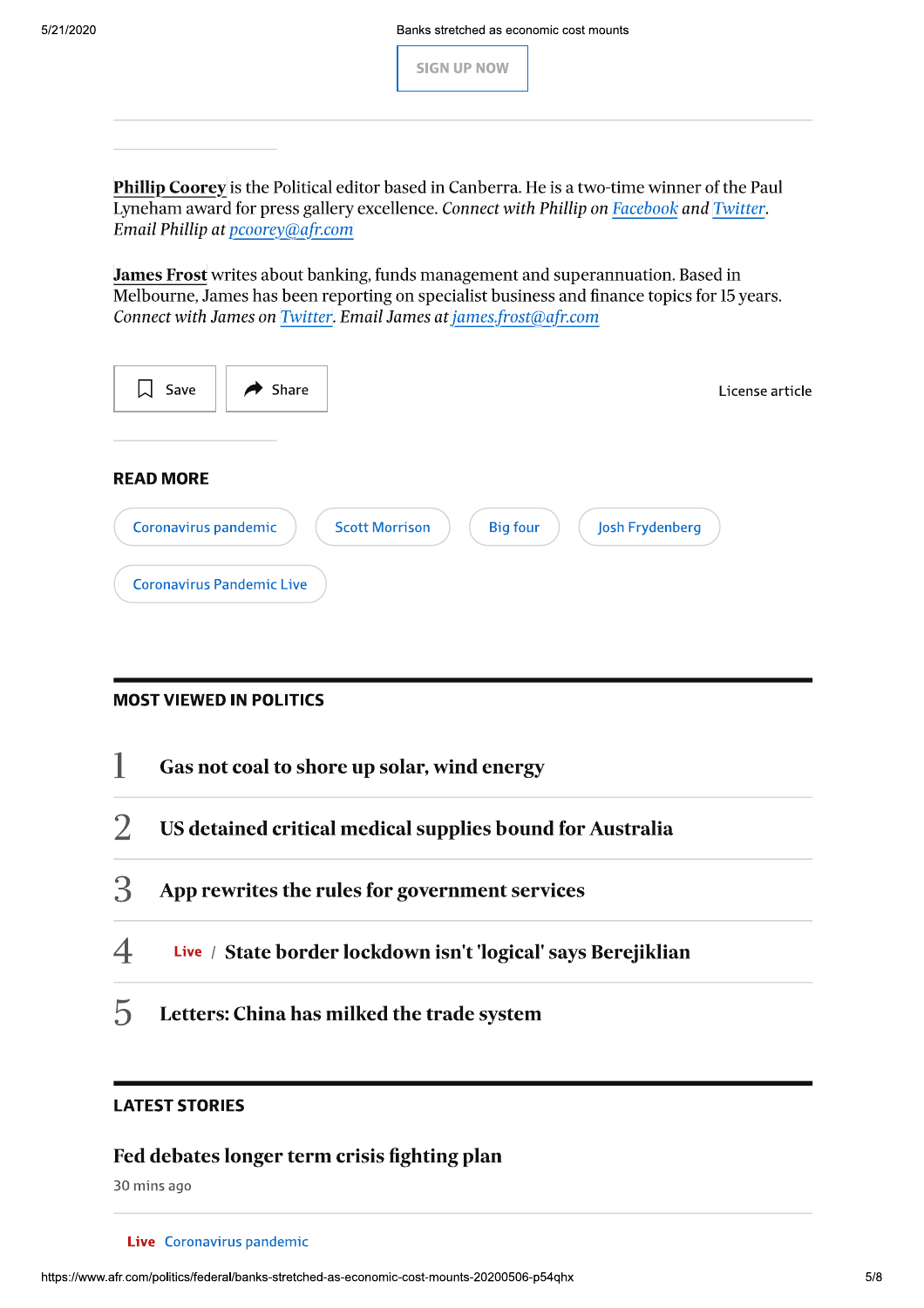#### State border lockdown isn't 'logical' says Berejiklian

31 mins ago

#### **Live** Markets Live

ASX set to rally; RBA's Lowe to speak

41 mins ago

#### **Trump diplomacy**

'We stand by Australia,' says Pompeo

### **Financial Review Magazine**

## Secret language business puts Australian innovator on global map



**Philippa Coates** 

Face shields, flat-pack hospitals show creativity thrives in a crisis

How a Lord Nelson superfan keeps his legacy alive - from Australia

## **BOSS**

### **Inside the failure at Virgin Australia**

Patrick Durkin

ANZ bids good riddance to bureaucracy

IR overhaul needed to stop underpayments: Wesfarmers chairman

## Life & Leisure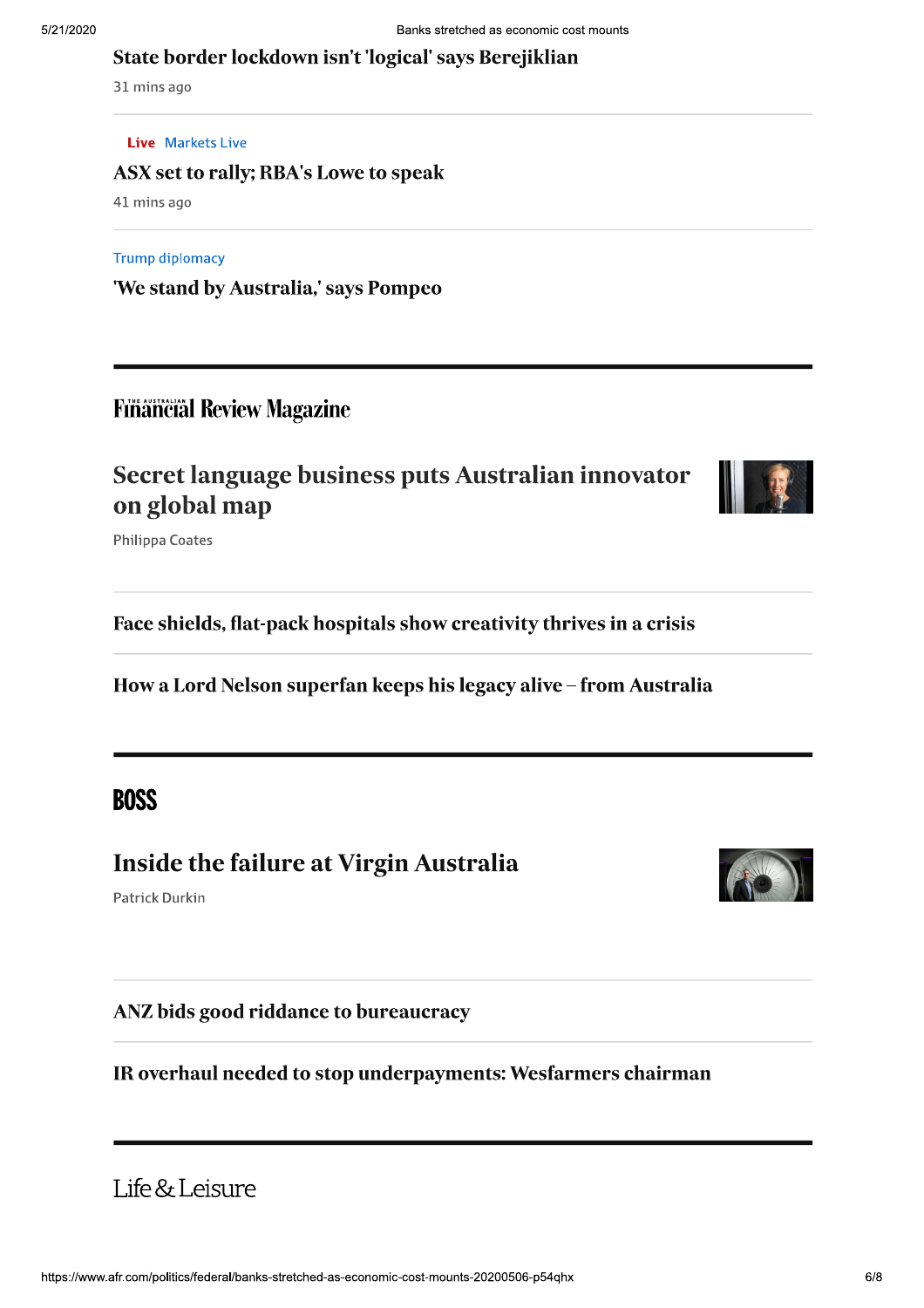Uma Oils brings ancient Indian heritage to modernday living



#### Bonhams Australia to auction its rare jewellery online

Ferrari's F8 Tributo has all the torque, all the time

### LUXURY

## High-end watchmakers home in on women

Bani McSpedden



Why this French prima ballerina would rather play Brisbane than Milan

The Daily Habit of Successful People

| <b>MY ACCOUNT</b> | $\checkmark$ |
|-------------------|--------------|
| <b>SUBSCRIBE</b>  | $\checkmark$ |
| <b>ABOUT US</b>   | $\checkmark$ |
| <b>CONTACT</b>    | $\checkmark$ |
| <b>MAGAZINES</b>  | $\checkmark$ |

**COLUMNS**